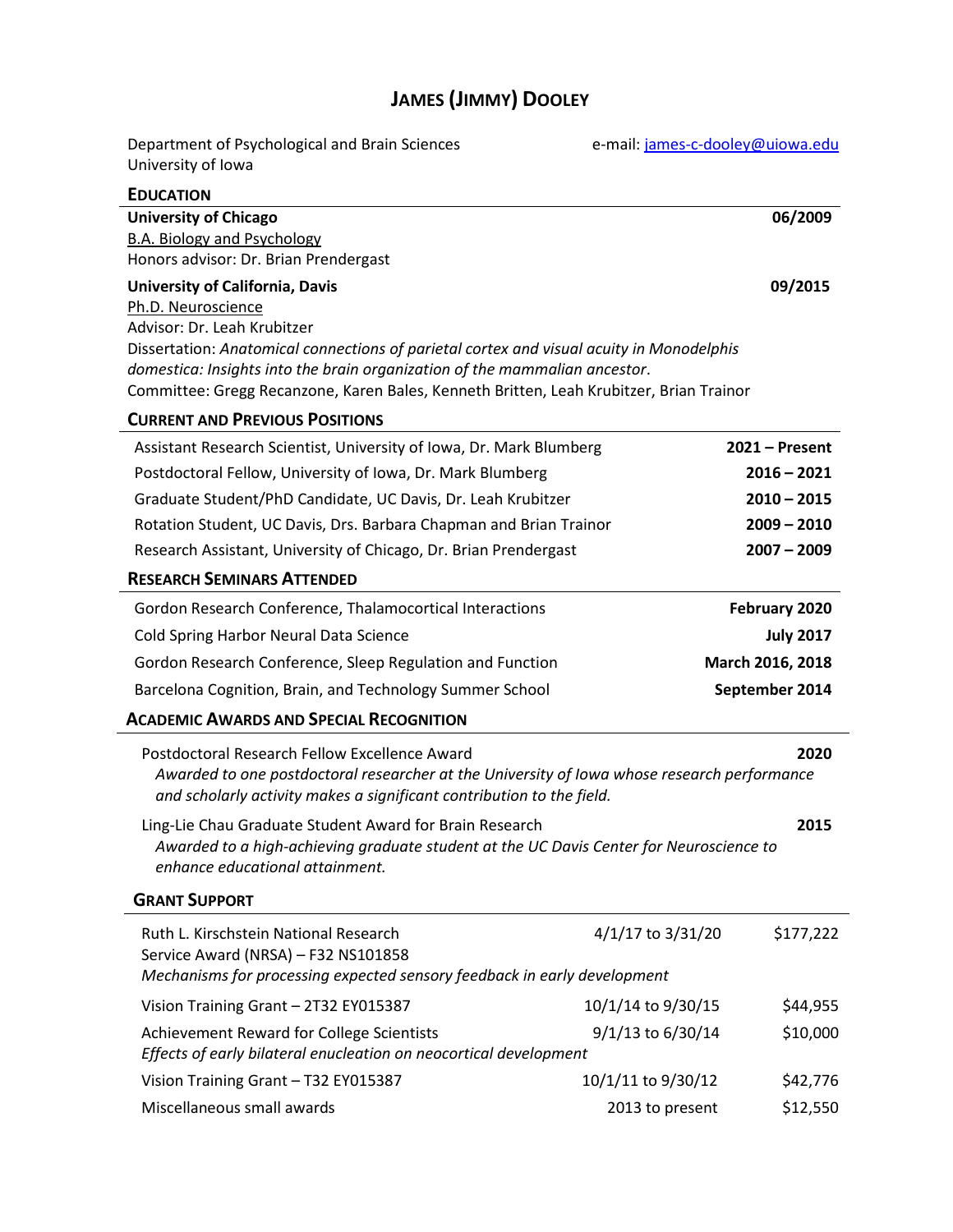# **PEER-REVIEWED PUBLICATIONS**

# Submitted

**Dooley JC**, Sokoloff G, and Blumberg, MS. (*Submitted*). Developmental onset of a cerebellardependent forward model of movement in motor thalamus. Preprint available at [bioRxiv.](https://www.biorxiv.org/content/10.1101/2021.06.25.449956v1)

Published

- 1. Glanz RM, **Dooley JC,** Sokoloff G, and Blumberg MS (*In press*). Sensory coding of limb kinematics in motor cortex across a key developmental transition. *Journal of Neuroscience*.
- 2. Sokoloff G, **Dooley JC**, Glanz RM, Yen RY, Hickerson MM, Evans LG, Laughlin HM, Apfelbaum KS, and Blumberg MS. (2021). Twitches emerge postnatally during quiet sleep in human infants and are synchronized with sleep spindles. *Current Biology.*
- 3. Gómez LJ, **Dooley JC**, Sokoloff G, and Blumberg, MS. (2021) Parallel and serial sensory processing in developing primary somatosensory and motor cortex. *Journal of Neuroscience*.
- 4. **Dooley JC\***, Glanz RM\*, Sokoloff G, and Blumberg MS (2020) Self-generated whisker movements drive state-dependent sensory input to developing barrel cortex. *Current Biology*. 30: 2404–2410. PMCID: PMC7314650
- 5. Blumberg MS, **Dooley JC**, and Sokoloff G (2020) The developing brain revealed during sleep. *Current Opinion in Physiology*. 15: 14–22.
- 6. **Dooley JC**, Sokoloff G, and Blumberg MS (2019) Behavioral states modulate sensory processing in early development. *Current Sleep Medicine Reports*. 5:112–117. PMCID: PMC6818957
- 7. **Dooley JC**, Krubitzer LA (2019) Alterations in cortical and thalamic connections of somatosensory cortex following early loss of vision. *Journal of Comparative Neurology.* 527: 1675–1688. PMCID: PMC6465163
- 8. **Dooley JC**, Blumberg MS (2018) Developmental "awakening" of primary motor cortex to the sensory consequences of movement. *eLife*. 7:e41841. PMCID: PMC6320070
- 9. Blumberg MS, **Dooley JC** (2017) Phantom Limbs, Neuroprosthetics, and the Developmental Origins of Embodiment. *Trends in Neurosciences.* 40:603–612. PMCID: PMC5623093
- 10. **Dooley JC**, Donaldson MS, and Krubitzer LA (2017) Cortical plasticity following stripe rearing in the marsupial *Monodelphis domestica*: neural response properties of V1. *Journal of Neurophysiology*. 117:566–581. PMCID: PMC5288476
- 11. **Dooley JC**, Franca JG, Seelke, AMH, Cooke DF, and Krubitzer LA (2015) Evolution of mammalian sensorimotor cortex: Thalamic projections to parietal cortical areas in *Monodelphis domestica*. *Frontiers in Neuroanatomy*. 8: 163. PMCID: PMC4286717
- 12. Seelke AMH, **Dooley JC**, and Krubitzer LA (2014) Photic preferences of the short-tailed opossum (*Monodelphis domestica*). *Neuroscience*. 269: 273–280. PMCID: PMC4020983
- 13. Seelke AMH, **Dooley JC**, and Krubitzer L (2014) The cellular composition of the marsupial neocortex. *Journal of Comparative Neurology*. 522: 2286–2298. PMCID: PMC4090354
- 14. Krubitzer L and **Dooley JC** (2013) Cortical plasticity within and across lifetimes: How can development inform us about phenotypic transformation? *Frontiers in Human Neuroscience*. 7:620. PMCID: PMC3793242
- 15. **Dooley JC**, Franca JG, Seelke AMH, Cooke DF, Krubitzer LA (2013) A connection to the past: *Monodelphis domestica* provides insight into the organization and connectivity of the brains of early mammals. *Journal of Comparative Neurology*. 521: 3877–3897. PMCID: PMC3959876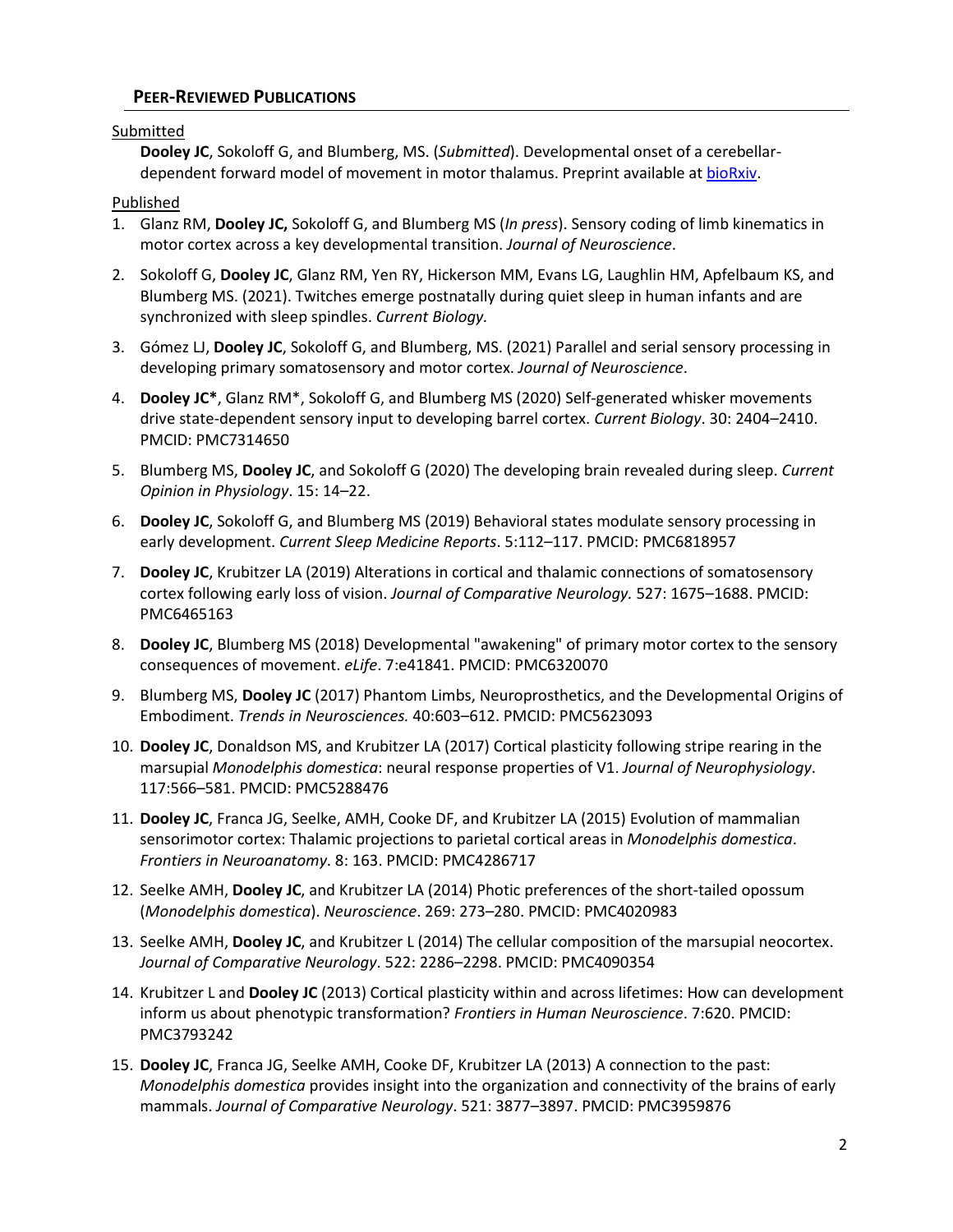- 16. Laredo SA, Landeros RV, **Dooley JC**, Steinman MQ, Orr V, Silva AL, Crean KK, Robles CF, and Trainor BC (2013) Nongenomic effects of estradiol on aggression under short day photoperiods. *Hormones and Behavior*. 64: 557–565. PMCID: PMC3851015
- 17. Seelke AMH, **Dooley JC**, and Krubitzer LA (2013) Differential changes in the cellular composition of the developing marsupial brain. *Journal of Comparative Neurology*. 521: 2602–2620. PMCID: PMC3934569
- 18. **Dooley JC**, Nguyen HM, Seelke AMH, and Krubitzer L (2012) Visual acuity in the short-tailed opossum (*Monodelphis domestica*). *Neuroscience*. 223: 124–130. PMCID: PMC3708803
- 19. **Dooley JC** and Prendergast BJ (2012) Photorefractoriness and energy availability interact to permit facultative timing of spring breeding. *Behavioral Ecology*. 23: 1049–1058. PMCID: PMC3431115
- 20. Seelke AMH, **Dooley JC**, and Krubitzer LA (2012) The emergence of somatotopic maps of the body in S1 in rats: the correspondence between functional and anatomical representation. *PLoS One*. 7: e32322. PMCID: PMC3290658

Links to all these publications can be found on my [Google Scholar](https://scholar.google.com/citations?user=gJedFJIAAAAJ) profile.

\*These authors contributed equally to this work.

# **BOOK CHAPTERS**

1. **Dooley, JC** (2018) Neocortex. In: Vonk, J and Shackelford, TK (eds.) *Encyclopedia of Animal Cognition and Behavior*. Springer, Cham.

### **ORAL PRESENTATIONS**

- Inside Scientific [invited webinar:](https://insidescientific.com/webinar/sensorimotor-network-development-during-early-postnatal-life-in-the-awake-and-sleeping-brain/) "Sensorimotor Network Development During Early Postnatal Life in the Awake and Sleeping Brain." September 2, 2021.
- Psychological and Brain Sciences Brown Bag. "Predicting the present: Twitches during active sleep reveal the developmental origins of 'now.'" University of Iowa. February 2021.
- Tucker Davis Technologies invited webinar. "Myoclonic twitches during REM sleep drive neural activity in motor thalamus and motor cortex in preweanling rats." [Online Webinar.](https://www.youtube.com/watch?v=swIsC5iwmak) November 11, 2020.
- International Society for Developmental Psychobiology. "Differences in state-dependent responses to sensory feedback in motor cortex in developing rats." Washington, DC. November, 2017.
- Neuroscience Graduate Group Exit Seminar. "Evolution of the mammalian sensory motor cortex and plasticity following early enucleation." University of California, Davis. September 2015.
- Psychology Brown Bag. "Somatosensory connectivity and plasticity in the developing short-tailed opossum neocortex." Department of Psychology, University of California, Davis. January, 2015.
- Psychology Data Blitz. "Evolution of mammalian sensorimotor cortex: Thalamic projections to primary somatosensory cortex in *Monodelphis domestica*." Department of Psychology, University of California, Davis. November, 2014.
- ARCS Foundation Luncheon, invited student speaker. Fairmont Hotel, San Francisco, CA. October, 2014.
- Special Seminar. "Somatosensory connectivity and plasticity in the developing short-tailed opossum neocortex." Department of Psychology, University of Iowa, Iowa City, IA. September, 2014.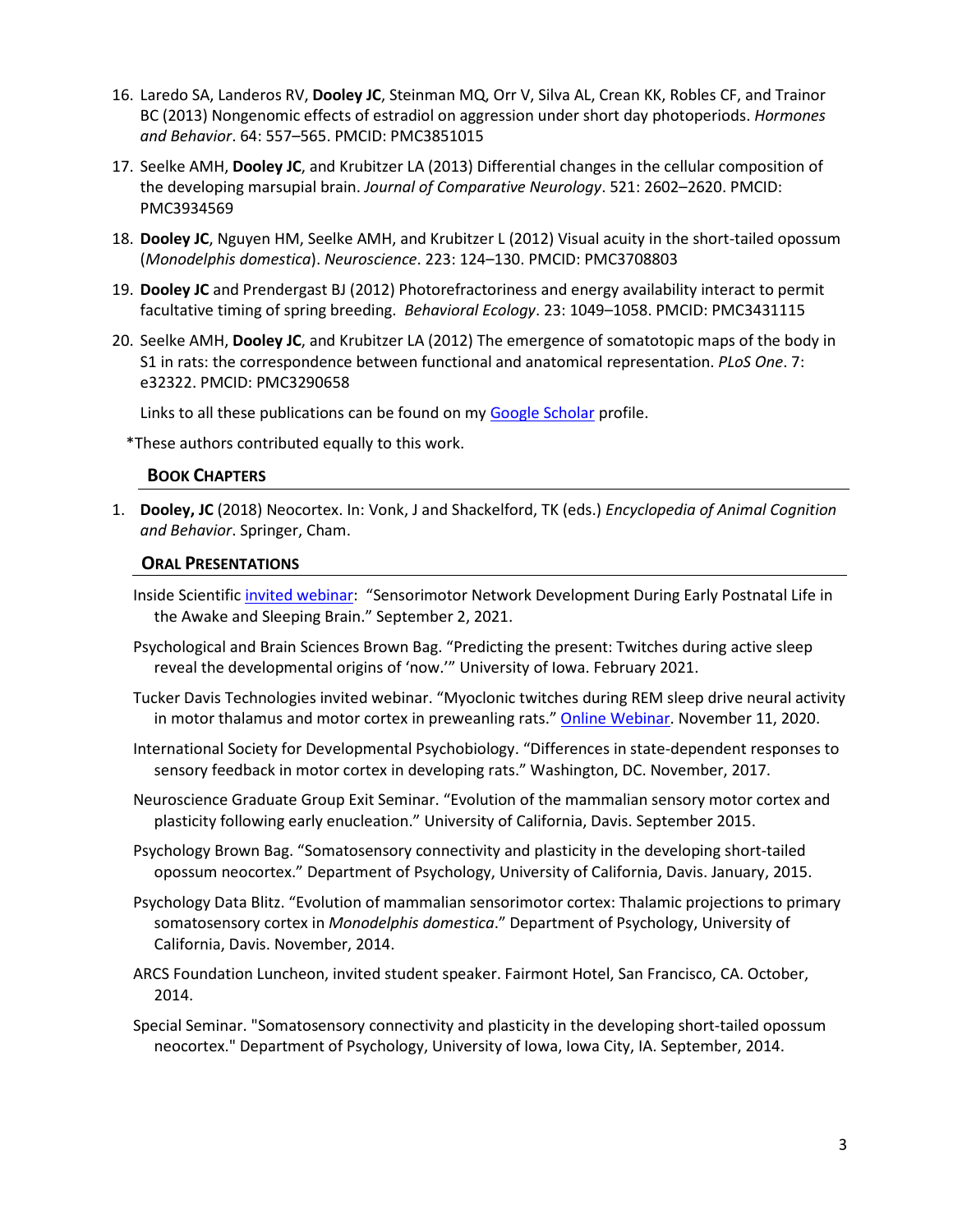- Barbara Chapman Scientific Research Symposium. "Multisensory plasticity in the developing shorttailed opossum neocortex following cortical insult." Buehler Alumni Center, University of California, Davis. April, 2014.
- Psychology Data Blitz. "Multisensory plasticity in the developing short-tailed opossum neocortex following cortical insult." Department of Psychology, University of California, Davis. October, 2013.
- Special Seminar. "Multisensory plasticity in the developing short-tailed opossum neocortex." Princeton University. October, 2013.
- Center for Neuroscience Retreat. "Visual plasticity in the short-tailed opossum." Marconi Conference Center. September, 2013.
- Neurolunch. "Plasticity following early V1 lesions in *Monodelphis domestica*." Center for Neuroscience, University of California, Davis. May, 2012.
- Psychology Brown Bag. "Can cortical plasticity be directed following early loss of vision." Department of Psychology, University of California, Davis. February, 2012.
- Vision Research Symposium. "The effect of early visual loss and environment on cross-modal plasticity in *Monodelphis domestica*." Center for Visual Sciences, University of California, Davis. January, 2012.

#### **POSTER PRESENTATIONS**

- Whitehead K, Mistry N, Koskela T, Rupawala M, Meek J, Fabrizi L, **Dooley JC**, Blumberg MS. Face and limb movements in very pre-term human infants. British Neuroscience Association, April, 2021.
- **Dooley JC**, Sokoloff S, Blumberg MS. Developmental emergence of REM-sleep-associated theta in sensory thalamus and motor cortex in preweanling rats. Gordon Research Conference: Thalamocortical Interactions, Ventura, CA. February, 2020.
- **Dooley JC**, Sokoloff S, Blumberg MS. Sensory feedback from myoclonic twitches during active sleep continues to activate sensorimotor structures beyond early infancy. Society for Neuroscience, October, 2019.
- Gómez LJ, **Dooley JC**, Sokoloff S, Blumberg MS. Functional divergence of sensory responses in developing sensorimotor cortex. Society for Neuroscience, November, 2018.
- **Dooley JC** and Blumberg MS. Sensory "awakening": A rapid developmental transition in statedependent responses in primary motor cortex. Society for Neuroscience, March, 2018.
- **Dooley JC** and Blumberg MS. Differences in state-dependent responses to sensory feedback in motor cortex of developing rats. Society for Neuroscience, November, 2017.
- **Dooley JC**, Donaldson MS, and Krubitzer LA. Changes in thalamic connectivity of primary somatosensory cortex resulting from early bilateral enucleations in the short-tailed opossum (*Monodelphis domestica*). Society for Neuroscience, November, 2015.
- **Dooley JC** and Krubitzer LA. Effects of early, pervasive exposure to stripes on visual acuity and visual response properties in the short-tailed opossum. Society for Neuroscience, November, 2014.
- **Dooley JC** and Krubitzer LA. Changes in the functional organization of the neocortex following lesions to visual cortex early in development. International Society for Developmental Neurobiology; Society for Neuroscience, November, 2014.
- **Dooley JC** and Krubitzer LA. Changes in cortical connectivity of primary somatosensory cortex following early loss of vision in the short-tailed opossum (*Monodelphis domestica*). Society for Neuroscience, November, 2013. 70.05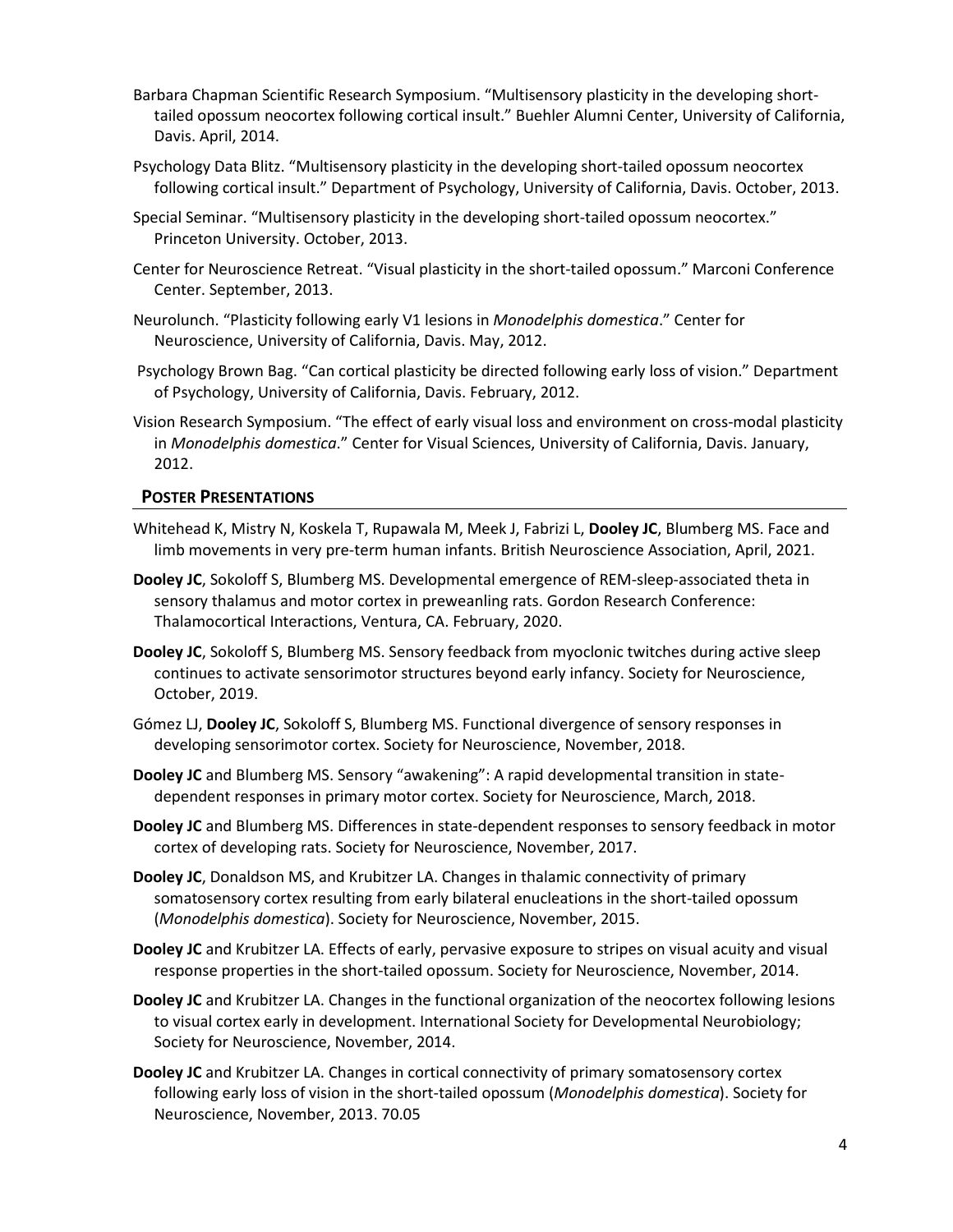Laredo SA, Villalon Landeros R, Orr V, Silva AL, **Dooley JC**, Crean KK, Steinman MQ, and Trainor BC. Photoperiodic regulation of non-genomic effects of estradiol on aggression. Society for Neuroscience, October, 2012. 385.13

- **Dooley JC**, Nguyen HM, Seelke AMH, and Krubitzer LA. Visual response properties of visual cortex in short-tailed opossums (*Monodelphis domestica*). Society for Neuroscience, October, 2012. 571.27
- Seelke AMH, **Dooley JC**, and Krubitzer LA. Differential Distribution of Neurons within the Neocortex of Short-Tailed Opossums (*Monodelphis domestica*). Society for Neuroscience, October, 2012. 894.04
- **Dooley JC**, Luu J, Grunewald B, and Krubitzer LA. Tactile discrimination abilities in short-tailed opossums (*Monodelphis domestica*). Society for Neuroscience, November, 2011. 517.23

Landeros RV, Silva AL, **Dooley JC**, Paredes LF, and Trainor BC. Effects of endogenous estradiol on aggressive behavior in male *Peromyscus californicus* mice housed in short day photoperiod. Society of Behavioral Neuroendocrinology, November, 2011.

**Dooley JC** and Prendergast BJ. Food restriction delays expression of the seasonal interval timer controlling reproductive development in Siberian Hamsters. University of Chicago honors day poster session, June, 2009.

# **PRESENTATION AWARDS**

| Gordon Research Symposium Committee's Award                                                                             | 2018 |
|-------------------------------------------------------------------------------------------------------------------------|------|
| 1st place, Best Student Project, Barcelona Cognition Brain, and Technology Summer<br>School                             | 2014 |
| Honorable Mention in UC Davis Interdisciplinary Graduate and Professional Symposium<br>poster contest (people's choice) | 2014 |
| 2nd place in UC Davis Interdisciplinary Graduate and Professional Symposium poster<br>contest                           | 2014 |
| 2nd place in UC Davis Center for Neuroscience poster contest                                                            | 2013 |
| <b>TRAVEL AWARDS</b>                                                                                                    |      |
| Gordon Research Symposium Travel Award                                                                                  | 2020 |
| University of Iowa Postdoctoral Association Travel Award                                                                | 2019 |
| University of Iowa Postdoctoral Association Travel Award                                                                | 2017 |
| Travel award to attend the International Society for Developmental Neurobiology<br>meeting                              | 2017 |
| UC Davis Graduate Student Travel Award                                                                                  | 2014 |
| UC Davis Center for Visual Science Travel Fellowship                                                                    | 2014 |
| Travel award to attend the International Society for Developmental Neurobiology<br>meeting                              | 2014 |
| Full scholarship to attend Barcelona Cognition, Brain, and Technology Summer<br>School                                  | 2014 |
| UC Davis Center for Vision Sciences Travel Fellowship                                                                   | 2013 |

#### **COURSES TAUGHT**

**Teaching Assistant:**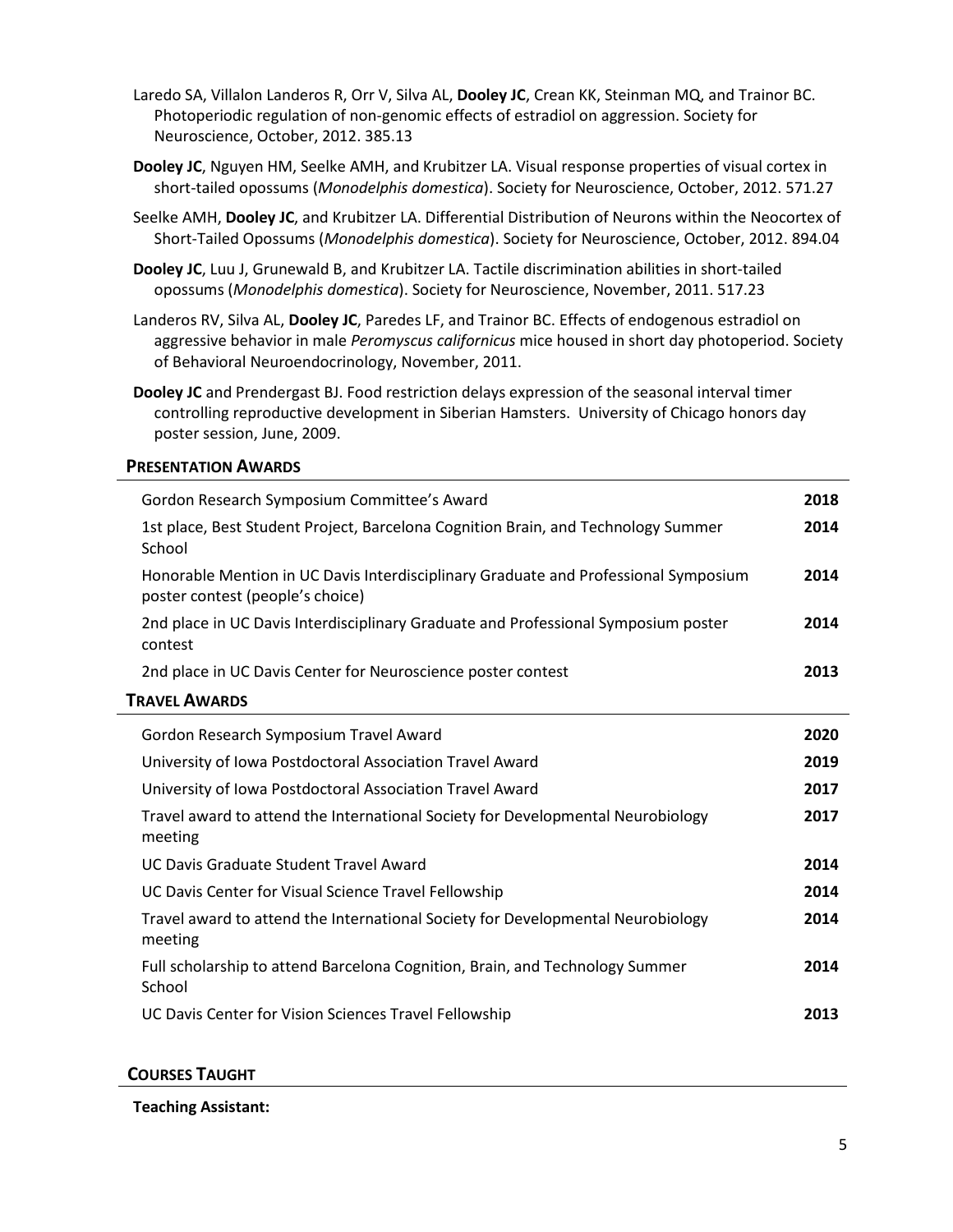| <b>Course Name</b>                                                          | Knowledge  | Enthusiasm | Accessibility                   | Overall |                          |  |  |
|-----------------------------------------------------------------------------|------------|------------|---------------------------------|---------|--------------------------|--|--|
| Introduction to                                                             | 4.7        | 4.8        | 4.7                             | 4.5     | Spring 2014              |  |  |
| Psychobiology<br>Comparative<br>Neuroanatomy                                | 4.9        | 4.9        | 4.9                             | 4.9     | Winter 2013              |  |  |
| Physiological<br>Psychology                                                 | 4.9        | 4.9        | 4.9                             | 4.9     | <b>Winter 2011</b>       |  |  |
| <b>Course Organizer:</b>                                                    |            |            |                                 |         |                          |  |  |
| <b>Ethics Topics in Neuroscience</b>                                        |            |            |                                 |         | <b>Spring 2013, 2014</b> |  |  |
| <b>Guest Lecturer:</b>                                                      |            |            |                                 |         |                          |  |  |
| PSC 101, Spring 2014, Winter 2015<br><b>Sensory Transduction</b>            |            |            |                                 |         |                          |  |  |
| <b>Cross Modal Plasticity</b>                                               |            |            | PSC 121, Winter 2015, Fall 2015 |         |                          |  |  |
| The Visual System                                                           |            |            | PSC 121, Spring 2015            |         |                          |  |  |
| <b>Multimodal Plasticity</b>                                                |            |            | PSC 121, Spring 2015            |         |                          |  |  |
| The Visual and Motor Systems                                                |            |            | PSC 101, Spring 2014            |         |                          |  |  |
|                                                                             |            |            |                                 |         |                          |  |  |
| <b>DEPARTMENTAL SERVICE</b>                                                 |            |            |                                 |         |                          |  |  |
| Member of t-shirt design committee                                          | 2011, 2013 |            |                                 |         |                          |  |  |
| Designed Center for Neuroscience t-shirt                                    |            |            | September 2013                  |         |                          |  |  |
| Student member of Neuroscience Graduate Group<br><b>Executive Committee</b> |            |            |                                 |         | 2013-2014                |  |  |
| DeLTA Center interdisciplinary grant referee                                |            |            |                                 |         | <b>May 2017</b>          |  |  |
| <b>JOURNAL REFEREE</b>                                                      |            |            |                                 |         |                          |  |  |
| Neuroscience                                                                |            |            |                                 |         |                          |  |  |
| <b>Current Biology</b>                                                      |            |            |                                 |         |                          |  |  |
| <b>Scientific Reports</b>                                                   |            |            |                                 |         |                          |  |  |
| eNeuro                                                                      |            |            |                                 |         |                          |  |  |
| Neuron                                                                      |            |            |                                 |         |                          |  |  |

# **PROFESSIONAL ORGANIZATIONS**

Society for Neuroscience, Member

International Society for Developmental Psychobiology

Sleep Research Society

# **COMMUNITY OUTREACH**

Presented Neuroanatomy as part of Brain Awareness Week **2010 – 2014**